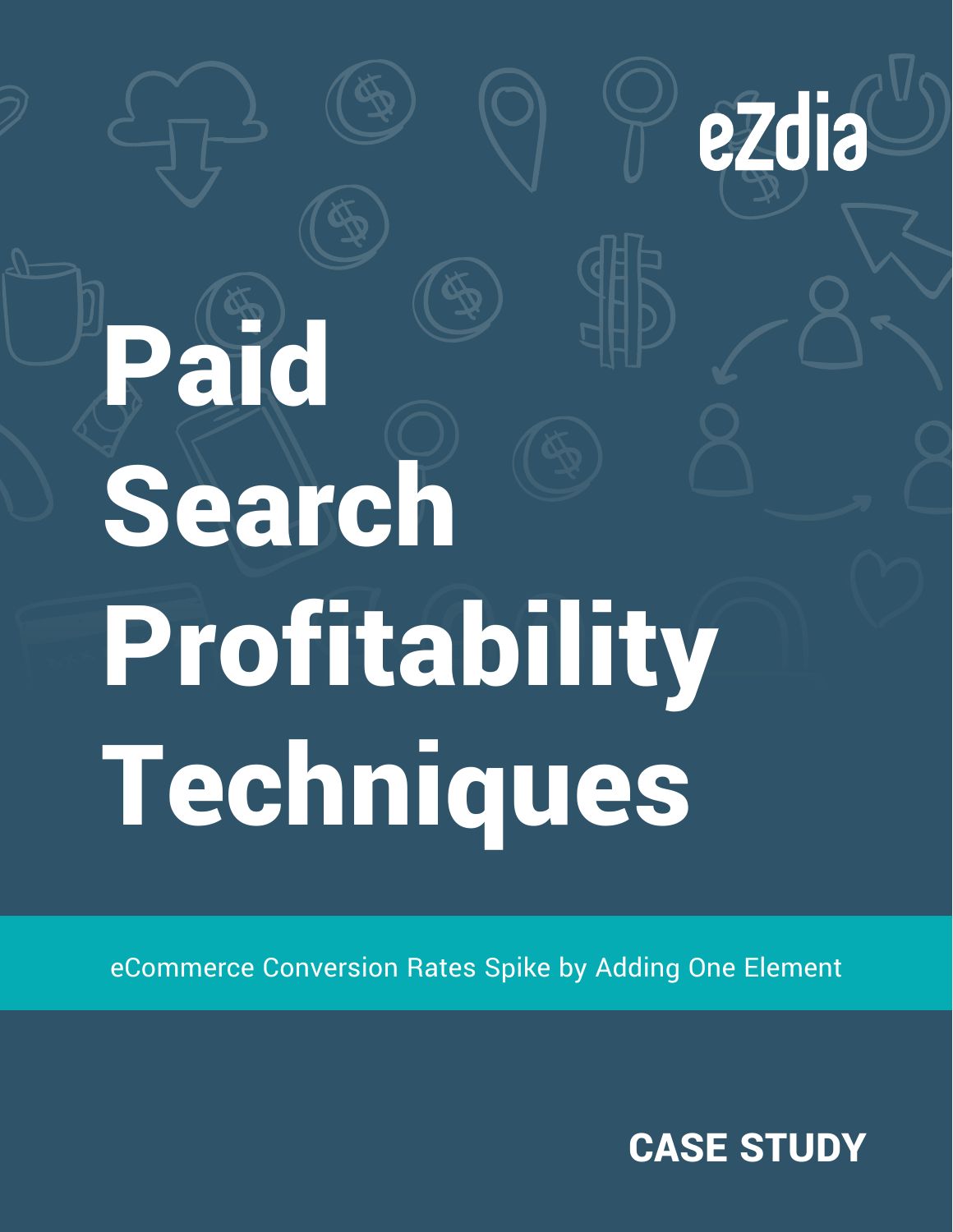#### **Paid Search Profitability Techniques**

**eCommerce Conversion Rates Spike by Adding One Element**

The paid search landscape has changed a lot in the past year. While the pandemic helped to accelerate eCommerce growth, sites have reacted by increasing their digital marketing budgets. While eCommerce sales accelerate, digital marketing budgets appear to be growing at twice the growth of sales.

As the paid search market floods with new investment, we're likely to see an increase in the average cost-per-click and corresponding decrease in the return on ad spend (ROAS). Thus, this growth has the potential to make paid search more volatile in the months ahead.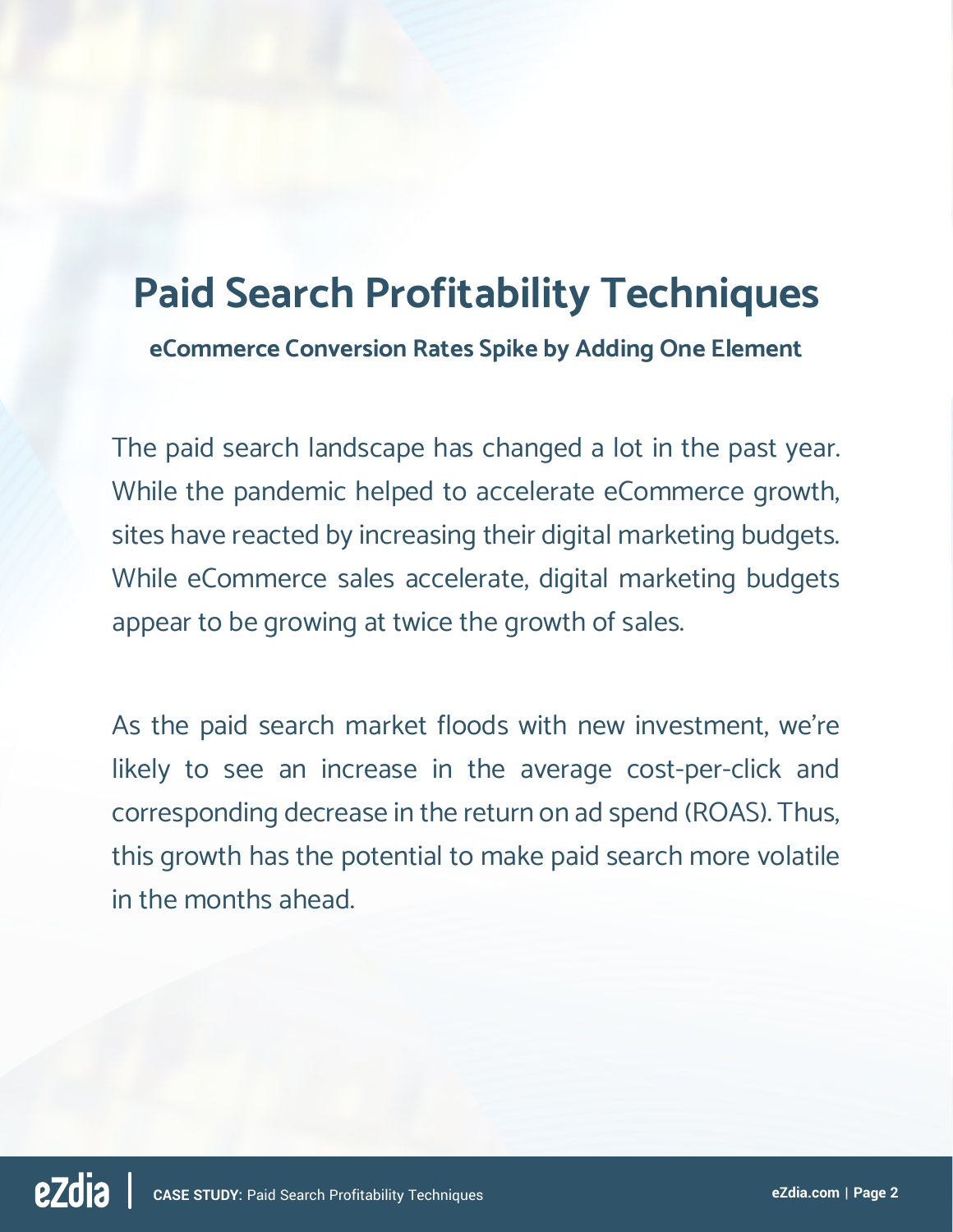## **Paid Search Profitability**

In times of rising costs, it's important to focus on the efficiency of a website to either convert visitors at a higher rate and/or develop techniques to increase the average order size. All other roads lead to profit challenges.

This case study isolates a single content technique that is little more than an incremental paragraph that's designed specifically to raise the product's conversion rate (Orders / Sessions or Visits).

#### **Conversion Content**

Read any book about Sales techniques and you'll immediately notice that something is missing from most eCommerce product pages.

A traditional face-to-face Sales interaction typically begins with a description of the product (features), some demonstration of the value those features will bring (benefits) and then a good Sales Rep will shift gears and start asking questions of the Prospect (probe). Probing is designed to uncover objections to purchase so that the Sales Rep can overcome those objections and finally close the sale.

Most eCommerce pages stop well short of this approach. A typical product page lists the features and benefits of a product and then presents a big BUY button. Of course it's impossible to properly "probe" using eCommerce techniques, but Conversion Content uses the credibility of product reviews to both identify and overcome the most likely objections.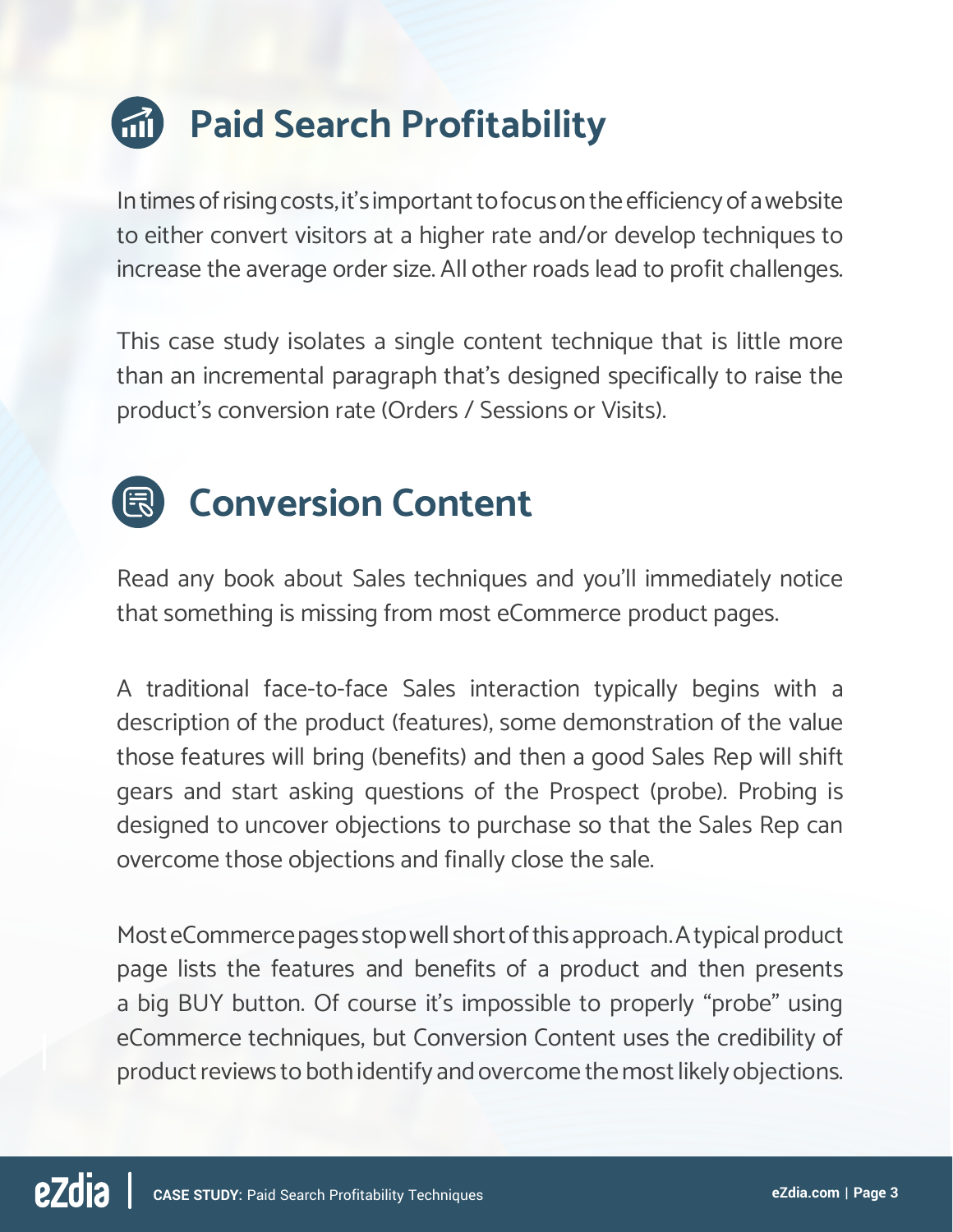## **eZdia Methodology**

As credible as Customer Reviews are on the product page, they are equally difficult to digest. Customer Reviews typically lack organization and are time consuming to wade through.

We started by ingesting all product reviews both from our client's site as well as from their competitors' sites. The goal was to get a complete picture of the product and gauge the product's strengths and weaknesses. We log, categorize and score every review in order to identify the most likely conversion obstacles.

Once the conversion blocker is identified, Conversion Content summarizes the review consensus about the conversion blocking issue. The writing proactively raises the most likely objection and then using a journalistic writing style summarizes the review consensus to give the reader confidence.

On the page, Conversion Content fits below Features & Benefits but above the detailed review section.



We ran a small sample test of 200 products. We randomly split them into two groups that we called test and control. We added a Conversion Content paragraph to 100 pages and left the pages in the control group untouched. We added all 200 products to the client's paid-search program and attempted to drive traffic equally to both groups.